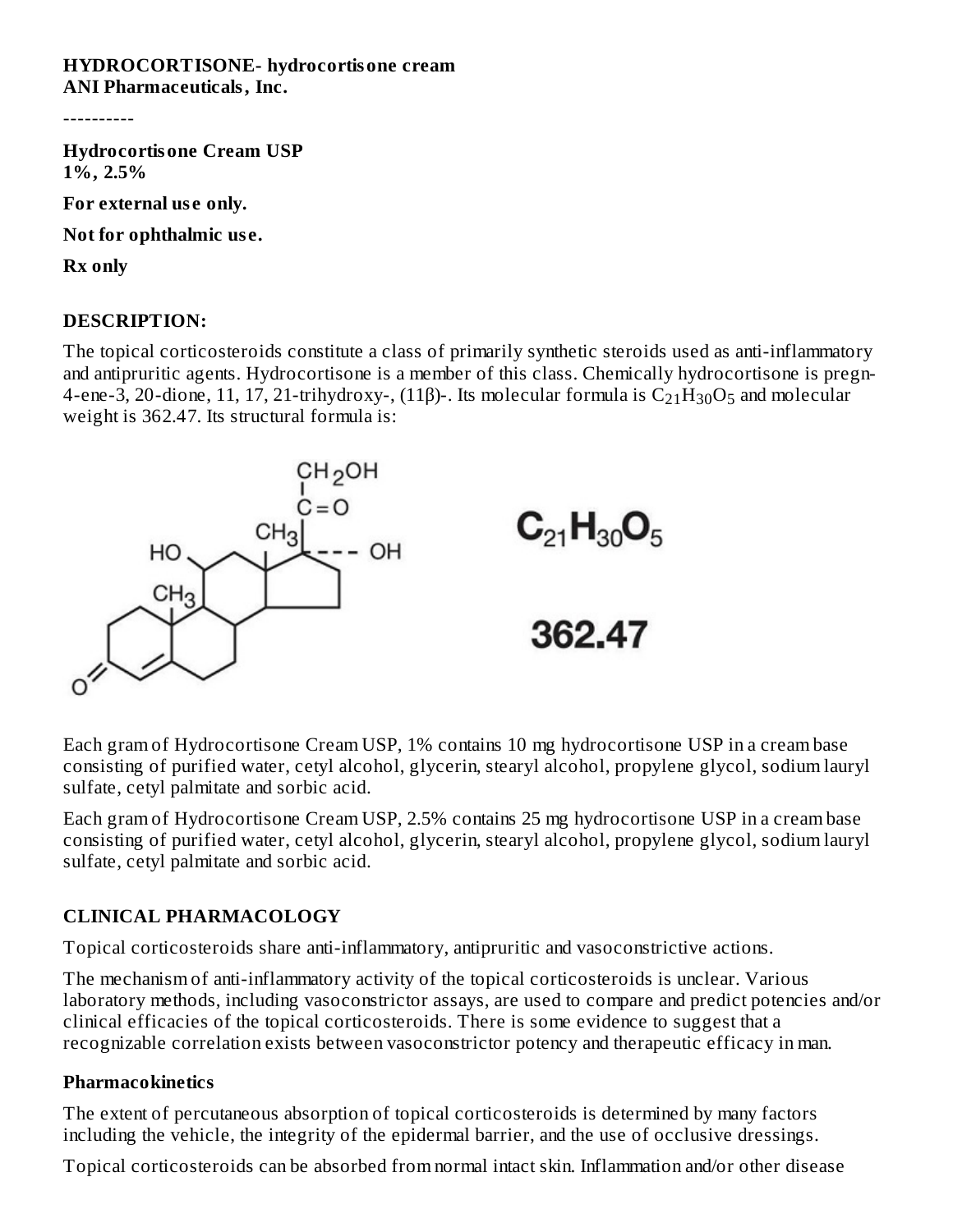processes in the skin increase percutaneous absorption. Occlusive dressings substantially increase the percutaneous absorption of topical corticosteroids. Thus, occlusive dressings may be a valuable therapeutic adjunct for treatment of resistant dermatoses. (See DOSAGE AND ADMINISTRATION).

Once absorbed through the skin, topical corticosteroids are handled through pharmacokinetic pathways similar to systemically administered corticosteroids. Corticosteroids are bound to plasma proteins in varying degrees. Corticosteroids are metabolized primarily in the liver and are then excreted by the kidneys. Some of the topical corticosteroids and their metabolites are also excreted into the bile.

### **INDICATIONS AND USAGE**

Topical corticosteroids are indicated for the relief of the inflammatory and pruritic manifestations of corticosteroid-responsive dermatoses.

# **CONTRAINDICATIONS**

Topical corticosteroids are contraindicated in those patients with a history of hypersensitivity to any of the components of the preparation.

### **PRECAUTIONS**

### **General**

Systemic absorption of topical corticosteroids has produced reversible hypothalamic-pituitary-adrenal (HPA) axis suppression, manifestations of Cushing's syndrome, hyperglycemia, and glucosuria in some patients.

Conditions which augment systemic absorption include the application of the more potent steroids, use over large surface areas, prolonged use, and the addition of occlusive dressings.

Therefore, patients receiving a large dose of a potent topical steroid applied to a large surface area or under an occlusive dressing should be evaluated periodically for evidence of HPA axis suppression by using the urinary free cortisol and ACTH stimulation tests. If HPA axis suppression is noted, an attempt should be made to withdraw the drug, to reduce the frequency of application, or to substitute a less potent steroid.

Recovery of HPA axis function is generally prompt and complete upon discontinuation of the drug. Infrequently, signs and symptoms of steroid withdrawal may occur, requiring supplemental systemic corticosteroids.

Children may absorb proportionally larger amounts of topical corticosteroids and thus be more susceptible to systemic toxicity (See PRECAUTIONS-Pediatric Use).

If irritation develops, topical corticosteroids should be discontinued and appropriate therapy instituted.

In the presence of dermatological infections, the use of an appropriate antifungal or antibacterial agent should be instituted. If a favorable response does not occur promptly, the corticosteroid should be discontinued until the infection has been adequately controlled.

### **Information for the Patient**

Patients using topical corticosteroids should receive the following information and instructions:

- 1. This medication is to be used as directed by the physician. It is for external use only. Avoid contact with the eyes.
- 2. Patients should be advised not to use this medication for any disorder other than for which it was prescribed.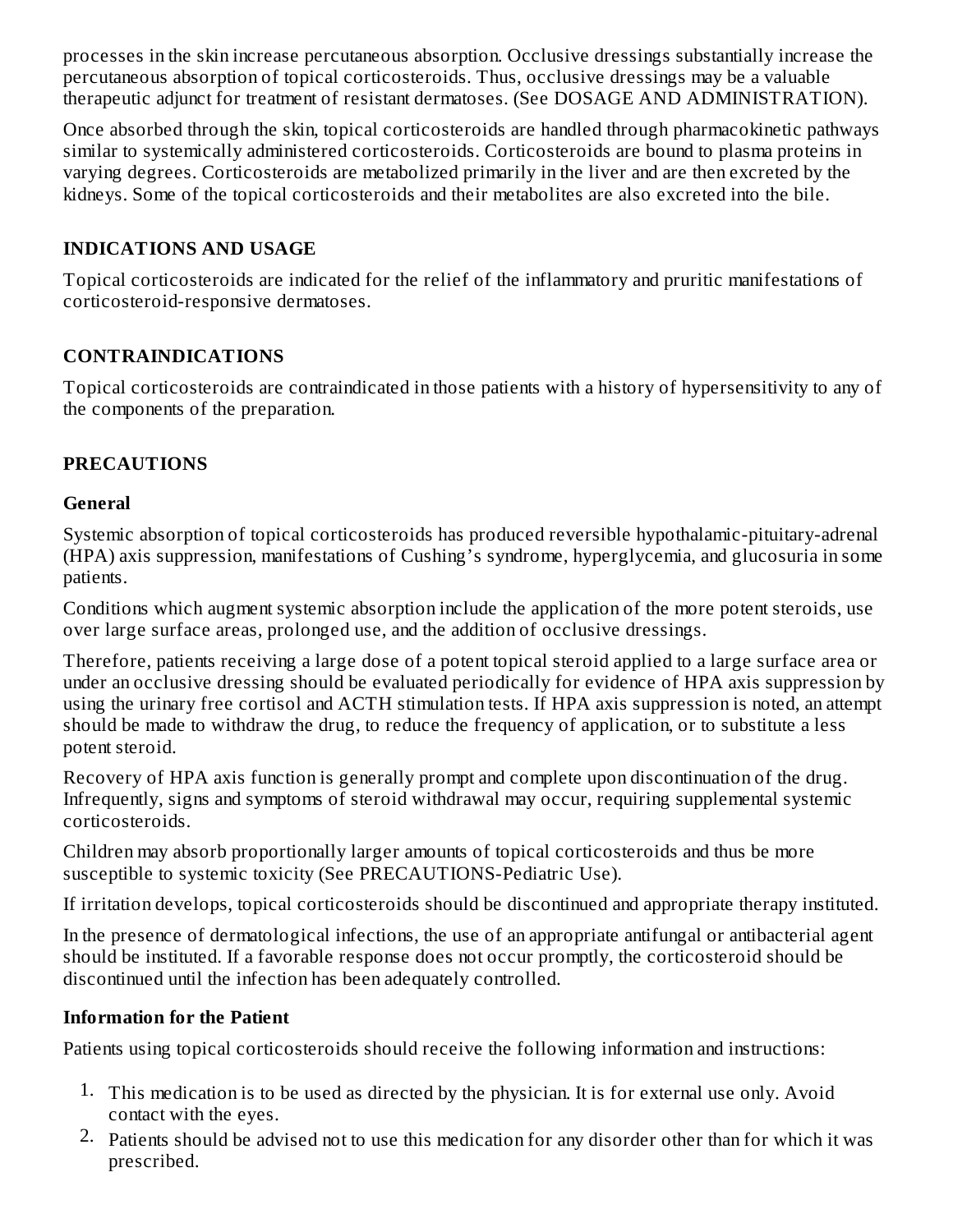- 3. The treated skin area should not be bandaged or otherwise covered or wrapped as to be occlusive unless directed by the physician.
- 4. Patients should report any signs of local adverse reactions especially under occlusive dressing.
- 5. Parents of pediatric patients should be advised not to use tight-fitting diapers or plastic pants on a child being treated in the diaper area, as these garments may constitute occlusive dressings.

### **Laboratory Tests**

The following tests may be helpful in evaluating the HPA axis suppression: Urinary free cortisol test; ACTH stimulation test.

# **Carcinogenesis, Mutagenesis, and Impairment of Fertility**

Long-term animal studies have not been performed to evaluate the carcinogenic potential or the effect on fertility of topical corticosteroids.

Studies to determine mutagenicity with prednisolone and hydrocortisone have revealed negative results.

# **Pregnancy: Teratogenic effects -** *Pregnancy Category C*

Corticosteroids are generally teratogenic in laboratory animals when administered systemically at relatively low dosage levels. The more potent corticosteroids have been shown to be teratogenic after dermal application in laboratory animals. There are no adequate and well-controlled studies in pregnant women on teratogenic effects from topically applied corticosteroids. Therefore, topical corticosteroids should be used during pregnancy only if the potential benefit justifies the potential risk to the fetus. Drugs of this class should not be used extensively on pregnant patients, in large amounts, or for prolonged periods of time.

# **Nursing Mothers**

It is not known whether topical administration of corticosteroids could result in sufficient systemic absorption to produce detectable quantities in breast milk. Systemically administered corticosteroids are secreted into breast milk in quantities not likely to have a deleterious effect on the infant. Nevertheless, caution should be exercised when topical corticosteroids are administered to a nursing woman.

# **Pediatric Us e**

### **Pediatric patients may demonstrate greater sus ceptibility to topical corticosteroid-induced HPA axis suppression and Cushing's syndrome than mature patients becaus e of a larger skin surface area to body weight ratio.**

Hypothalamic-pituitary-adrenal (HPA) axis suppression, Cushing's syndrome, and intracranial hypertension have been reported in pediatric patients receiving topical corticosteroids. Manifestations of adrenal suppression in pediatric patients include linear growth retardation, delayed weight gain, low plasma cortisol levels, and absence of response to ACTH stimulation. Manifestations of intracranial hypertension include bulging fontanelles, headaches, and bilateral papilledema.

Administration of topical corticosteroids to pediatric patients should be limited to the least amount compatible with an effective therapeutic regimen. Chronic corticosteroid therapy may interfere with the growth and development of pediatric patients.

# **ADVERSE REACTIONS**

The following local adverse reactions are reported infrequently with topical corticosteroids, but may occur more frequently with the use of occlusive dressings. These reactions are listed in an approximate decreasing order of occurrence: burning, itching, irritation, dryness, folliculitis, hypertrichosis, acneiform eruptions, hypopigmentation, perioral dermatitis, allergic contact dermatitis, maceration of the skin, secondary infection, skin atrophy, striae, and miliaria.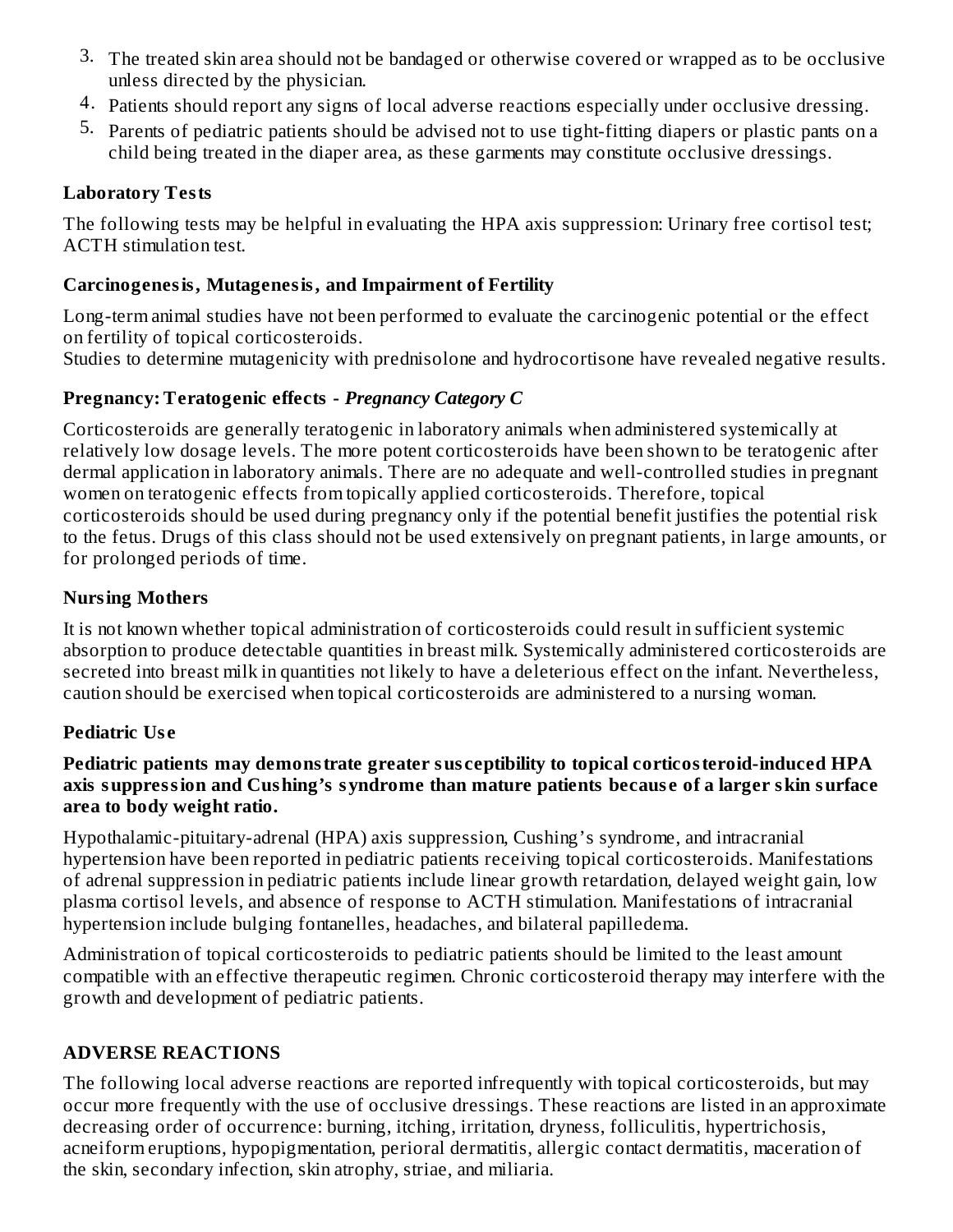#### **To report SUSPECTED ADVERSE REACTIONS, contact ANI Pharmaceuticals, Inc. at 1-800- 308-6755 or FDA at 1-800-FDA-1088 or www.fda.gov/medwatch.**

### **OVERDOSAGE**

Topically applied corticosteroids can be absorbed in sufficient amounts to produce systems effects (See PRECAUTIONS).

#### **DOSAGE AND ADMINISTRATION**

Apply to the affected area as a thin film from two to four times daily depending on the severity of the condition.

Occlusive dressings may be used for the management of psoriasis or recalcitrant conditions. If an infection develops, the use of occlusive dressings should be discontinued and appropriate antimicrobial therapy instituted.

#### **PACKAGING AND STORAGE**

Store at 20° to 25°C (68° to 77°F) [see USP Controlled Room Temperature].

### **HOW SUPPLIED**

Hydrocortisone Cream USP, 1% is supplied in: 1 oz (28.4 grams) tube NDC 62559-430-01 Hydrocortisone Cream USP, 2.5% is supplied in: 30 grams tube NDC 62559-431-30 Manufactured by: Crown Laboratories, Inc., Johnson City, Tennessee 37604 Distributed by: ANI Pharmaceuticals, Inc. Baudette, MN 56623 PRINTED IN USA P4624.02 Rev 09/18

### **Package/Label Display Panel**

**Hydrocortisone Cream USP, 1% NDC 62559-430-01 Rx only 1 oz (28.4 grams)**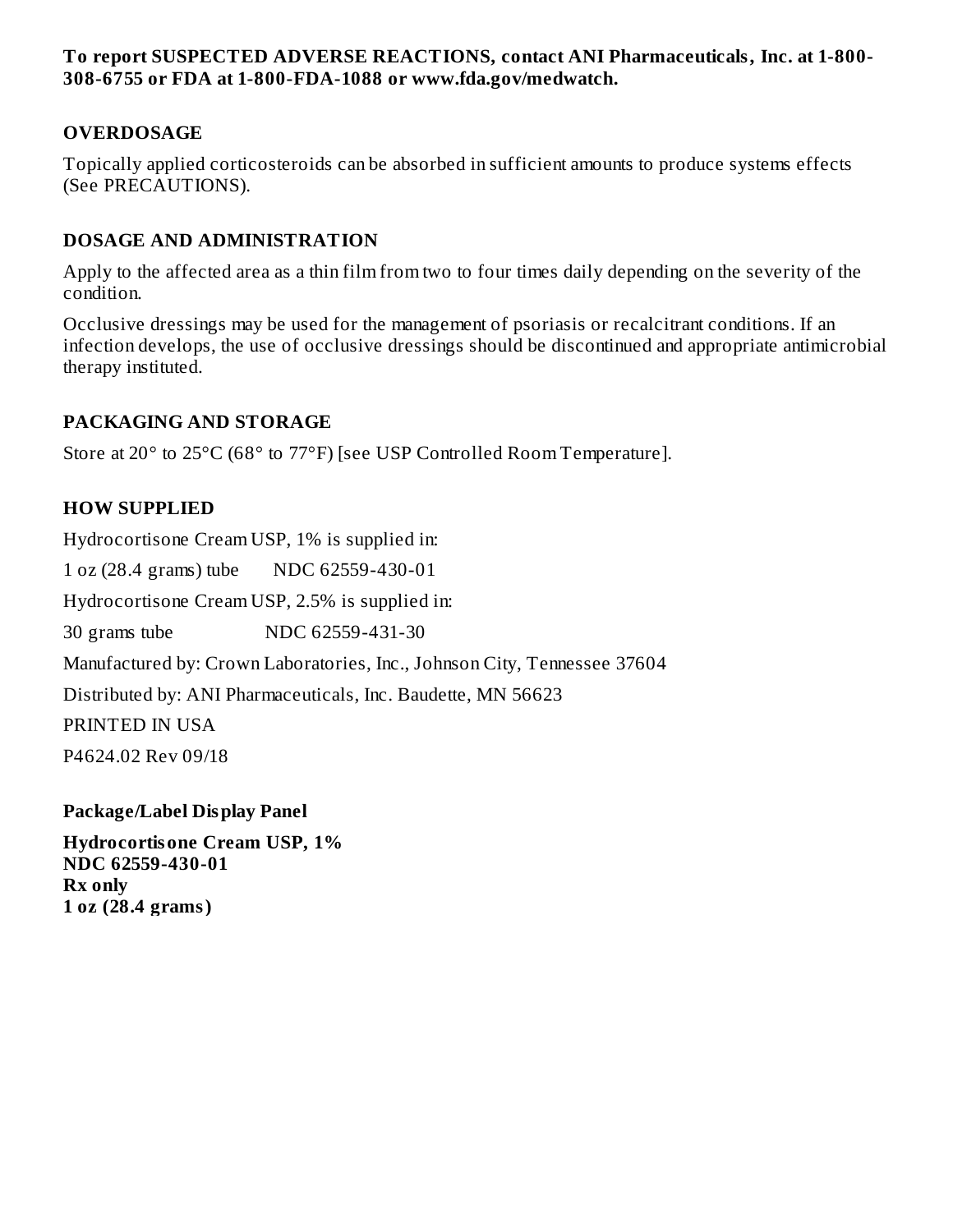

**Package/Label Display Panel**

**Hydrocortisone Cream USP, 2.5% NDC 62559-431-30 Rx only 30 grams**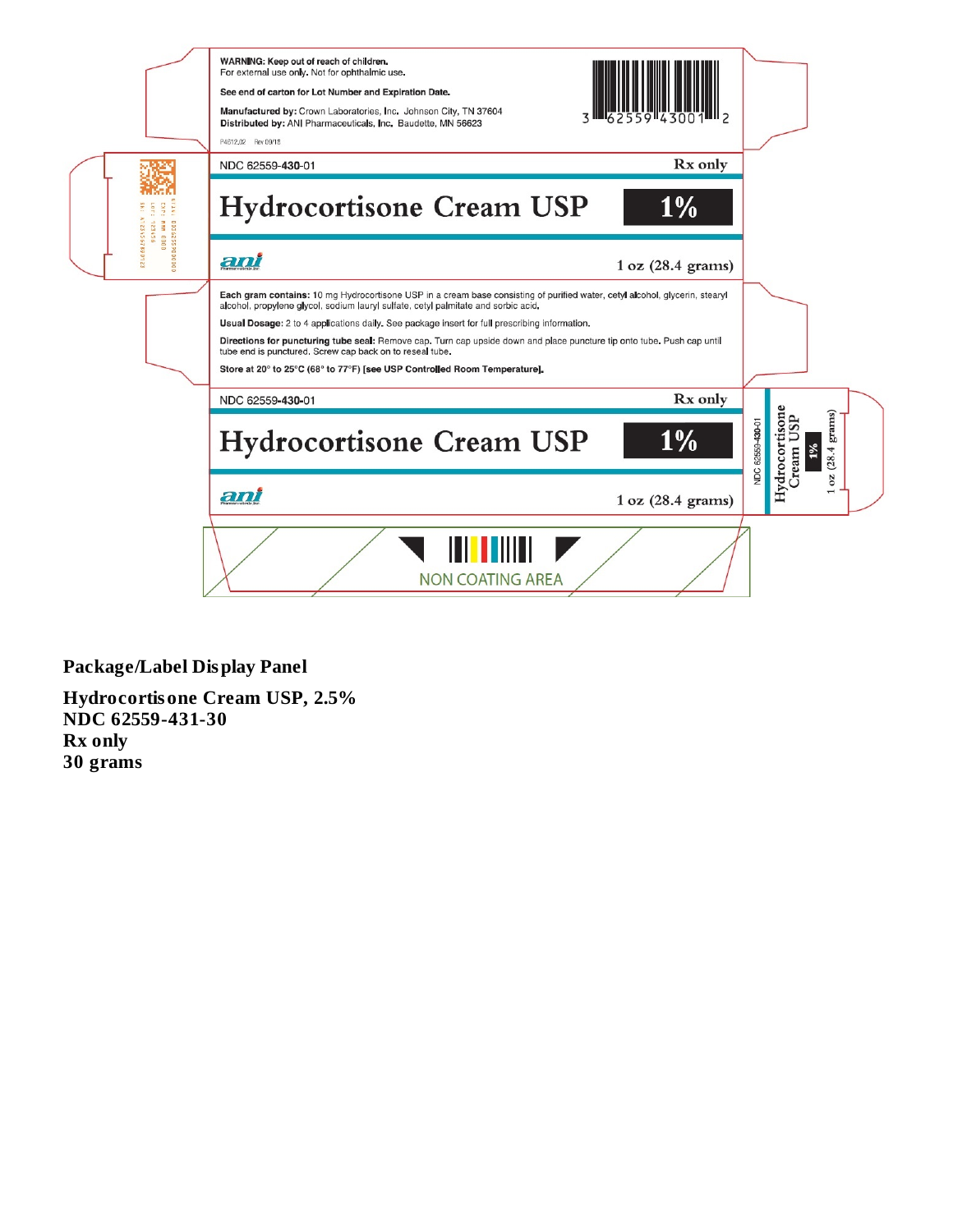|                                                             | WARNING: Keep out of reach of children.<br>For external use only. Not for ophthalmic use.<br>See end of carton for Lot Number and Expiration Date.<br>Manufactured by: Crown Laboratories, Inc. Johnson City, TN 37604<br>Distributed by: ANI Pharmaceuticals, Inc. Baudette, MN 56623<br>P4625.02 Rev 09/18<br>NDC 62559-431-30                                                                                                                                                                                                                                                      | Rx only        |                                                                     |
|-------------------------------------------------------------|---------------------------------------------------------------------------------------------------------------------------------------------------------------------------------------------------------------------------------------------------------------------------------------------------------------------------------------------------------------------------------------------------------------------------------------------------------------------------------------------------------------------------------------------------------------------------------------|----------------|---------------------------------------------------------------------|
| <b>ETIM: 00362559000000</b><br>EXP: MMM 0000<br>LOT: 123456 | <b>Hydrocortisone Cream USP</b>                                                                                                                                                                                                                                                                                                                                                                                                                                                                                                                                                       | 2.5%           |                                                                     |
| 234567890123                                                | ani                                                                                                                                                                                                                                                                                                                                                                                                                                                                                                                                                                                   | 30 grams       |                                                                     |
|                                                             | Each gram contains: 25 mg Hydrocortisone USP in a cream base consisting of purified water, cetyl alcohol, glycerin, stearyl<br>alcohol, propylene glycol, sodium lauryl sulfate, cetyl palmitate and sorbic acid.<br>Usual Dosage: 2 to 4 applications daily. See package insert for full prescribing information.<br>Directions for puncturing tube seal: Remove cap. Turn cap upside down and place puncture tip onto tube. Push cap until<br>tube end is punctured. Screw cap back on to reseal tube.<br>Store at 20° to 25°C (68° to 77°F) [see USP Controlled Room Temperature]. |                |                                                                     |
|                                                             | NDC 62559-431-30                                                                                                                                                                                                                                                                                                                                                                                                                                                                                                                                                                      | <b>Rx</b> only |                                                                     |
|                                                             | <b>Hydrocortisone Cream USP</b>                                                                                                                                                                                                                                                                                                                                                                                                                                                                                                                                                       | 2.5%           | Hydrocortisone<br>Cream USP<br>NDC 62559-431-30<br>30 grams<br>2.5% |
|                                                             | ani                                                                                                                                                                                                                                                                                                                                                                                                                                                                                                                                                                                   | 30 grams       |                                                                     |
|                                                             | <b>NON COATING AREA</b>                                                                                                                                                                                                                                                                                                                                                                                                                                                                                                                                                               |                |                                                                     |

| <b>HYDROCORTISONE</b>                                                |                         |  |                          |                |
|----------------------------------------------------------------------|-------------------------|--|--------------------------|----------------|
| hydrocortisone cream                                                 |                         |  |                          |                |
|                                                                      |                         |  |                          |                |
| <b>Product Information</b>                                           |                         |  |                          |                |
| Product Type                                                         | HUMAN PRESCRIPTION DRUG |  | Item Code (Source)       | NDC:62559-430  |
| <b>Route of Administration</b>                                       | <b>TOPICAL</b>          |  |                          |                |
|                                                                      |                         |  |                          |                |
|                                                                      |                         |  |                          |                |
| <b>Active Ingredient/Active Moiety</b>                               |                         |  |                          |                |
|                                                                      | <b>Ingredient Name</b>  |  | <b>Basis of Strength</b> | Strength       |
| Hydrocortisone (UNII: WI4X0X7BPJ) (Hydrocortisone - UNII:WI4X0X7BPJ) |                         |  | Hydrocortisone           | 10 mg in $1 g$ |
|                                                                      |                         |  |                          |                |
|                                                                      |                         |  |                          |                |
| <b>Inactive Ingredients</b>                                          |                         |  |                          |                |
|                                                                      | <b>Ingredient Name</b>  |  |                          | Strength       |
| Water (UNII: 059QF0KO0R)                                             |                         |  |                          |                |
| cetyl alcohol (UNII: 936JST6JCN)                                     |                         |  |                          |                |
| stearyl alcohol (UNII: 2KR89I4H1Y)                                   |                         |  |                          |                |
| glycerin (UNII: PDC6A3C0OX)                                          |                         |  |                          |                |
| propylene glycol (UNII: 6DC9Q167V3)                                  |                         |  |                          |                |
| sodium lauryl sulfate (UNII: 368GB5141J)                             |                         |  |                          |                |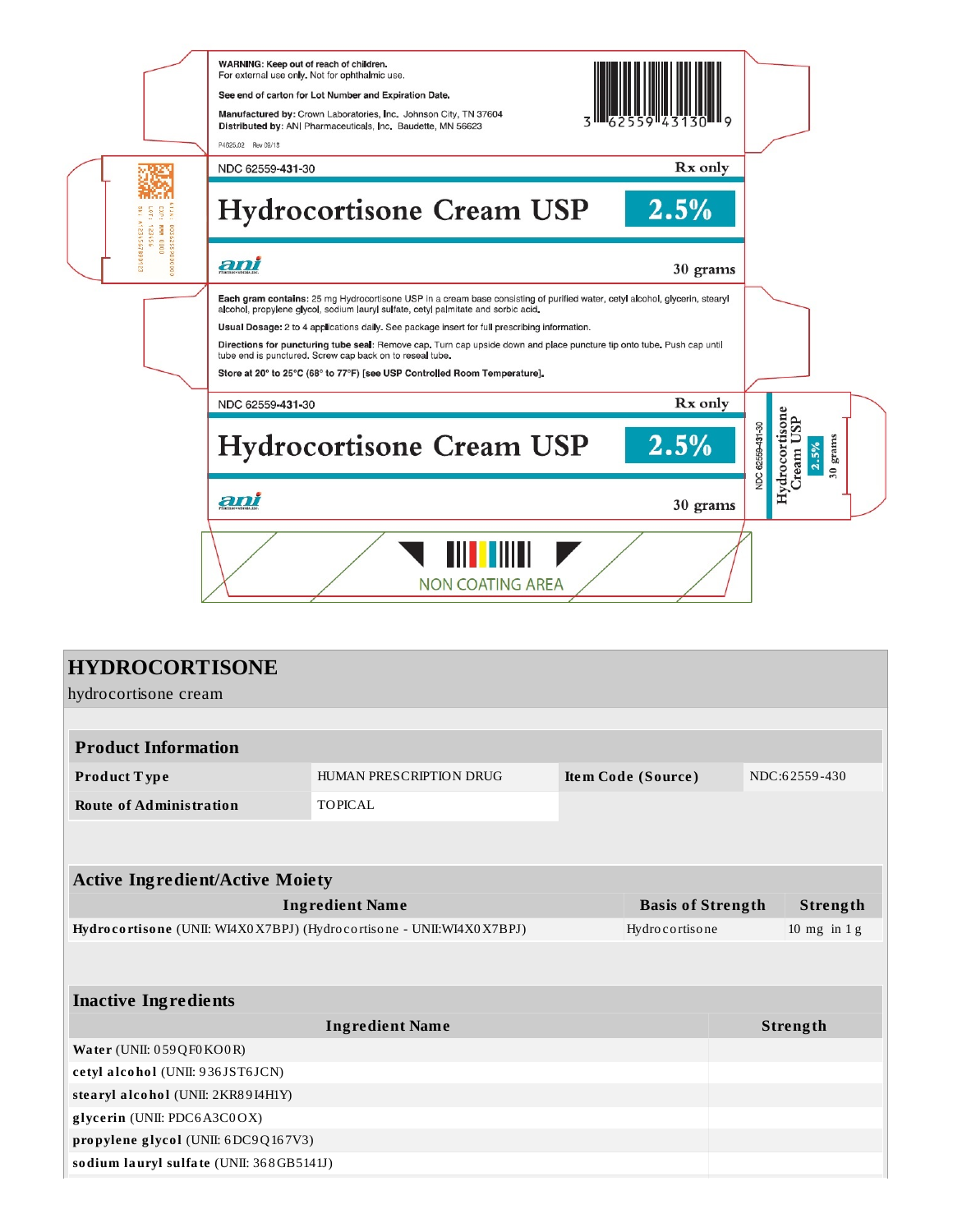| cetyl palmitate (UNII: 5ZA2S6B08X) |                                |               |                                                     |                             |                                           |  |  |
|------------------------------------|--------------------------------|---------------|-----------------------------------------------------|-----------------------------|-------------------------------------------|--|--|
| sorbic acid (UNII: X045WJ989B)     |                                |               |                                                     |                             |                                           |  |  |
|                                    |                                |               |                                                     |                             |                                           |  |  |
|                                    |                                |               |                                                     |                             |                                           |  |  |
|                                    | Packaging                      |               |                                                     |                             |                                           |  |  |
| #                                  | <b>Item Code</b>               |               | <b>Package Description</b>                          |                             | Marketing Start Date   Marketing End Date |  |  |
|                                    | $1$ NDC:62559-430-01           | 1 in 1 CARTON |                                                     | 04/01/2016                  |                                           |  |  |
| $\mathbf{1}$                       |                                |               | 28.4 g in 1 TUBE; Type 0: Not a Combination Product |                             |                                           |  |  |
|                                    |                                |               |                                                     |                             |                                           |  |  |
|                                    |                                |               |                                                     |                             |                                           |  |  |
|                                    | <b>Marketing Information</b>   |               |                                                     |                             |                                           |  |  |
|                                    |                                |               |                                                     |                             |                                           |  |  |
|                                    |                                |               |                                                     |                             |                                           |  |  |
|                                    | <b>Marketing Category</b>      |               | <b>Application Number or Monograph Citation</b>     | <b>Marketing Start Date</b> | <b>Marketing End Date</b>                 |  |  |
|                                    | <b>ANDA</b>                    | ANDA080706    |                                                     | 04/01/2016                  |                                           |  |  |
|                                    |                                |               |                                                     |                             |                                           |  |  |
|                                    |                                |               |                                                     |                             |                                           |  |  |
|                                    | <b>HYDROCORTISONE</b>          |               |                                                     |                             |                                           |  |  |
|                                    | hydrocortisone cream           |               |                                                     |                             |                                           |  |  |
|                                    |                                |               |                                                     |                             |                                           |  |  |
|                                    | <b>Product Information</b>     |               |                                                     |                             |                                           |  |  |
|                                    | Product Type                   |               | HUMAN PRESCRIPTION DRUG                             | Item Code (Source)          | NDC:62559-431                             |  |  |
|                                    | <b>Route of Administration</b> |               | <b>TOPICAL</b>                                      |                             |                                           |  |  |

| <b>Active Ingredient/Active Moiety</b>                               |                          |                        |  |
|----------------------------------------------------------------------|--------------------------|------------------------|--|
| Ingredient Name                                                      | <b>Basis of Strength</b> | Strength               |  |
| Hydrocortisone (UNII: WI4X0X7BPJ) (Hydrocortisone - UNII:WI4X0X7BPJ) | Hydro cortisone          | $25 \text{ mg}$ in 1 g |  |

| <b>Inactive Ingredients</b>              |          |  |  |  |
|------------------------------------------|----------|--|--|--|
| <b>Ingredient Name</b>                   | Strength |  |  |  |
| <b>Water</b> (UNII: $059QF0KO0R$ )       |          |  |  |  |
| cetyl alcohol (UNII: 936JST6JCN)         |          |  |  |  |
| stearyl alcohol (UNII: 2KR89I4H1Y)       |          |  |  |  |
| glycerin (UNII: $PDC6A3C0OX$ )           |          |  |  |  |
| propylene glycol (UNII: 6DC9Q167V3)      |          |  |  |  |
| sodium lauryl sulfate (UNII: 368GB5141J) |          |  |  |  |
| cetyl palmitate (UNII: 5ZA2S6B08X)       |          |  |  |  |
| sorbic acid (UNII: X045WJ989B)           |          |  |  |  |

| <b>Packaging</b> |                    |                                                   |                             |                           |  |
|------------------|--------------------|---------------------------------------------------|-----------------------------|---------------------------|--|
|                  | Item Code          | <b>Package Description</b>                        | <b>Marketing Start Date</b> | <b>Marketing End Date</b> |  |
|                  | 1 NDC:62559-431-30 | $\vert$ 1 in 1 CARTON                             | 04/01/2016                  |                           |  |
|                  |                    | 30 g in 1 TUBE; Type 0: Not a Combination Product |                             |                           |  |
|                  |                    |                                                   |                             |                           |  |